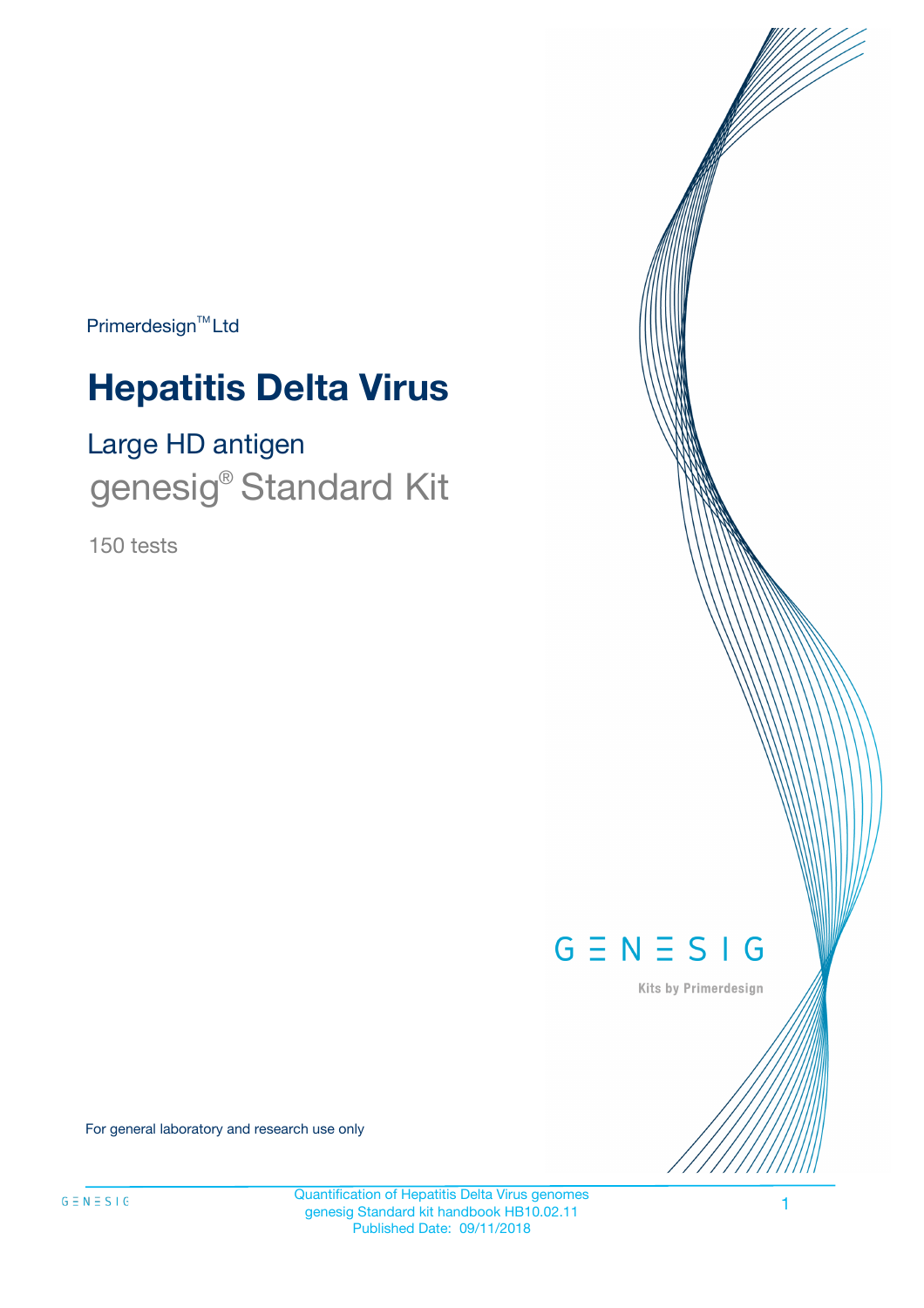# Introduction to Hepatitis Delta Virus

Hepatitis Delta Virus (HDV) is a single-stranded RNA virus of the Deltavirus genus and is responsible for causing Hepatitis D. The circular RNA genome is 1679 bp in length of which about 70% is self complimentary and folds up upon itself forming a rod-like structure. The genome encodes two ribozymes that catalyse site-specific genome cleavage. After cleavage, these shorter RNA sequences arrange into circular forms. The RNA also encodes two proteins known as the small and large delta antigens that play differing roles in genome replication.

HDV is a subviral satellite and can only replicate in the presence of Hepatitis B Virus (HBV). HDV redirects HBV assembly to package the HDV genome along with multiple copies of the delta antigen, creating a viral particle with a diameter of about 38nm.

After infecting the host liver cells, the viral RNA is replicated in the cell nucleus using the host polymerase. The small delta protein which is comprised of 195 amino acids is essential in this replication process. The large delta protein which has an additional 19 amino acids, is inhibitory to the replication process. After genome replication, the envelope proteins from HBV assemble the new viral particle. This includes the large envelope protein which via the preS1 domain interacts with HBV receptors and spread the virus to the next host cell. Individuals who are infected with HDV and HBV simultaneously are said to have a coinfection, while HDV infection in an individual with a current or previous HBV infection is a super-infection. Vaccinations against HBV also provide vaccination against HDV as it invades new host cells via the same pathway as HBV.

Co-infection results in acute hepatitis of both type B and D with an incubation period of between 3 and 7 weeks. The infection results in fatigue, lethargy and nausea, lasting up to 1 week until the signs of jaundice appear. If the infection is self-limiting then symptoms desist. Super-infection results in severe, acute hepatitis which may progress to chronic type D hepatitis. In acute infections, symptoms are often severe with rapid onset, and may result in cirrhosis. These fulminant infections are relatively uncommon but can lead to hepatic encephalopathy presenting with personality changes, disturbances in sleep, confusion, somnolence and coma. The mortality rate of fulminant acute hepatitis D can reach 80%. The infection can progress to cirrhosis over a number of years and does so in 60-70% of chronic sufferers. At this stage the only treatment for the infection is liver transplant. Hepatocellular carcinoma can also be found in individuals with chronic HDV infection and is thought to be associated with cirrhosis.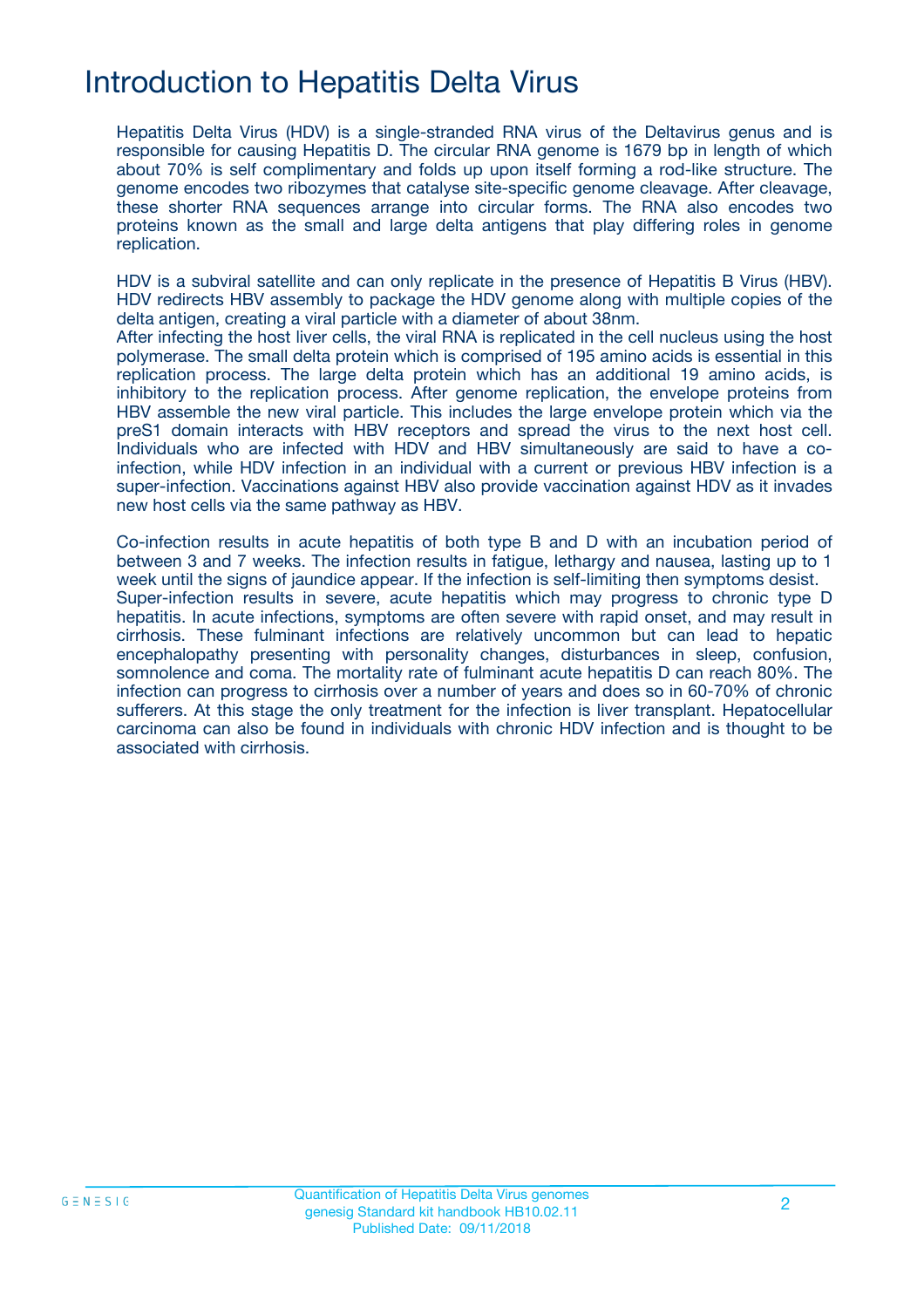# **Specificity**

The Primerdesign genesig Kit for Hepatitis Delta Virus (HDV) genomes is designed for the in vitro quantification of HDV genomes. The kit is designed to have a broad detection profile. Specifically, the primers represent 100% homology with over 95% of the NCBI database reference sequences available at the time of design.

The dynamics of genetic variation means that new sequence information may become available after the initial design. Primerdesign periodically reviews the detection profiles of our kits and when required releases new versions.

The primers and probe have 100% homology with all reference sequences included in the phylogenic tree below (fig.1) and with over 95% of reference sequences contained in the NCBI database. The primer and probes are also 95% homologous to the recently identified clade 8 sequences and are therefore predicted to also to detect this clade with high efficiency. However, due to the inherent instability of RNA viral genomes, it is not possible guarantee quantification of all clinical isolates.

If you require further information, or have a specific question about the detection profile of this kit then please send an e.mail to enquiry@primerdesign.co.uk and our bioinformatics team will answer your question.

Phylogentic tree of clade members with 100% homology to the primers and probe:

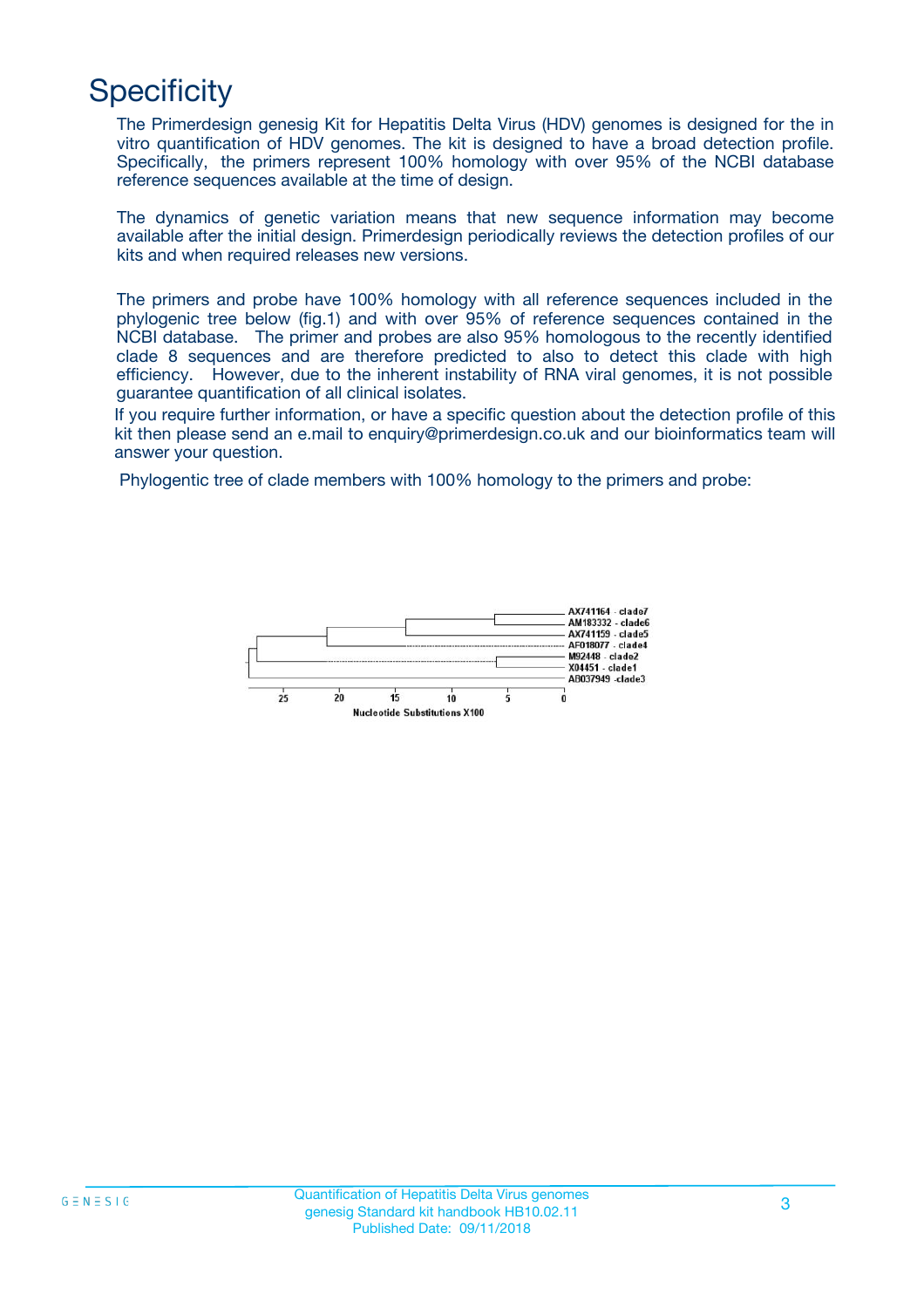# Kit contents

- **HDV specific primer/probe mix (150 reactions BROWN)** FAM labelled
- **HDV positive control template (for Standard curve RED)**
- **RNase/DNase free water (WHITE)** for resuspension of primer/probe mixes
- **Template preparation buffer (YELLOW)** for resuspension of positive control template and standard curve preparation

## **Reagents and equipment to be supplied by the user**

#### **Real-time PCR Instrument**

#### **Extraction kit**

This kit is recommended for use with genesig Easy DNA/RNA Extraction kit. However, it is designed to work well with all processes that yield high quality RNA and DNA with minimal PCR inhibitors.

**oasigTM lyophilised OneStep or Precision**®**PLUS OneStep 2X RT-qPCR Master Mix** Contains complete OneStep RT-qPCR master mix

**Pipettors and Tips**

**Vortex and centrifuge**

**Thin walled 1.5 ml PCR reaction tubes**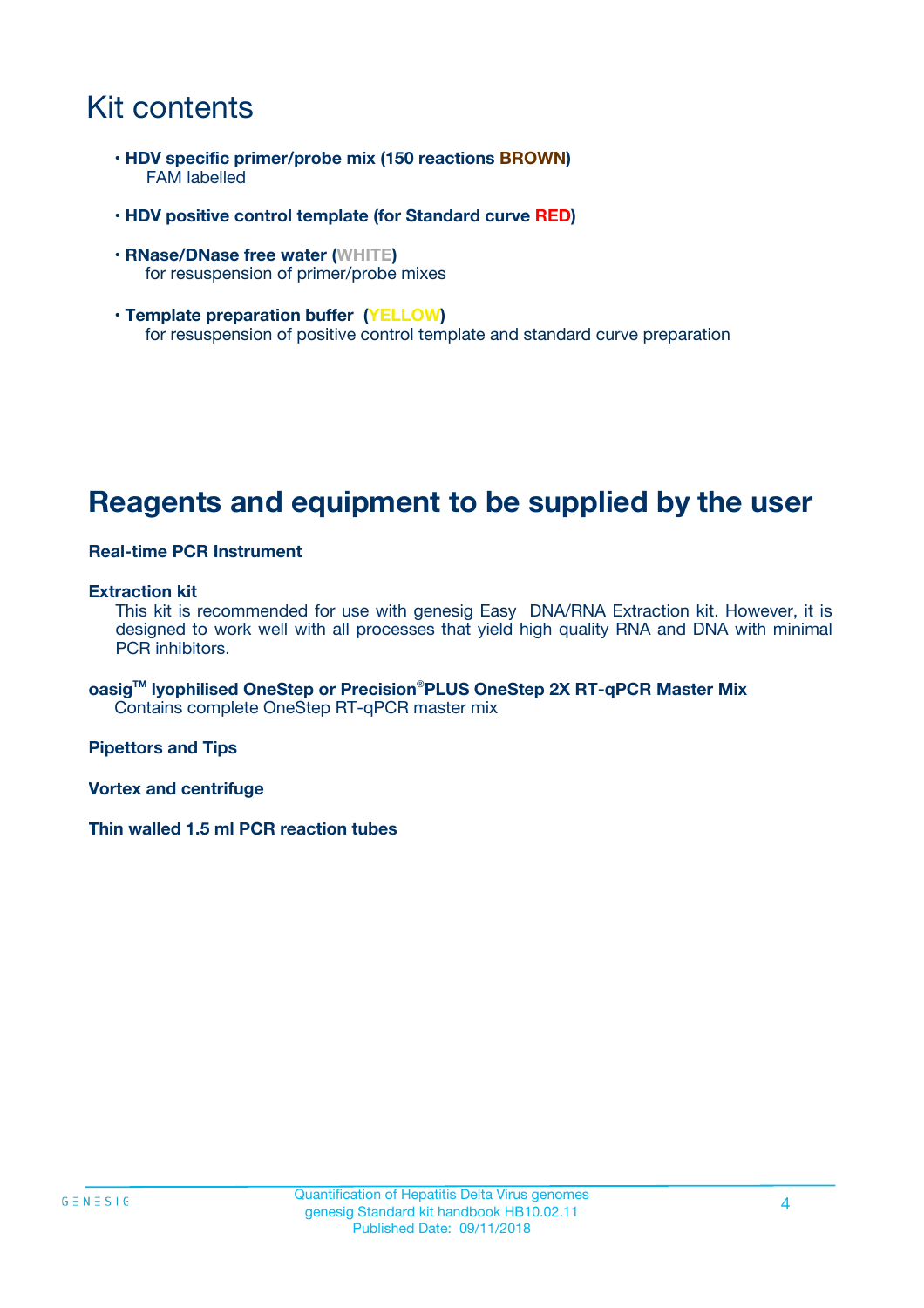### Kit storage and stability

This kit is stable at room temperature but should be stored at -20ºC on arrival. Once the lyophilised components have been resuspended they should not be exposed to temperatures above -20°C for longer than 30 minutes at a time and unnecessary repeated freeze/thawing should be avoided. The kit is stable for six months from the date of resuspension under these circumstances.

If a standard curve dilution series is prepared this can be stored frozen for an extended period. If you see any degradation in this serial dilution a fresh standard curve can be prepared from the positive control.

Primerdesign does not recommend using the kit after the expiry date stated on the pack.

### Suitable sample material

All kinds of sample material suited for PCR amplification can be used. Please ensure the samples are suitable in terms of purity, concentration, and RNA/DNA integrity. Always run at least one negative control with the samples. To prepare a negative-control, replace the template RNA sample with RNase/DNase free water.

### Dynamic range of test

Under optimal PCR conditions genesig HDV detection kits have very high priming efficiencies of >95% and can detect less than 100 copies of target template.

### Notices and disclaimers

This product is developed, designed and sold for research purposes only. It is not intended for human diagnostic or drug purposes or to be administered to humans unless clearly expressed for that purpose by the Food and Drug Administration in the USA or the appropriate regulatory authorities in the country of use. During the warranty period Primerdesign genesig detection kits allow precise and reproducible data recovery combined with excellent sensitivity. For data obtained by violation to the general GLP guidelines and the manufacturer's recommendations the right to claim under guarantee is expired. PCR is a proprietary technology covered by several US and foreign patents. These patents are owned by Roche Molecular Systems Inc. and have been sub-licensed by PE Corporation in certain fields. Depending on your specific application you may need a license from Roche or PE to practice PCR. Additional information on purchasing licenses to practice the PCR process may be obtained by contacting the Director of Licensing at Roche Molecular Systems, 1145 Atlantic Avenue, Alameda, CA 94501 or Applied Biosystems business group of the Applera Corporation, 850 Lincoln Centre Drive, Foster City, CA 94404. In addition, the 5' nuclease assay and other homogeneous amplification methods used in connection with the PCR process may be covered by U.S. Patents 5,210,015 and 5,487,972, owned by Roche Molecular Systems, Inc, and by U.S. Patent 5,538,848, owned by The Perkin-Elmer Corporation.

### Trademarks

Primerdesign™ is a trademark of Primerdesign Ltd.

genesig $^\circledR$  is a registered trademark of Primerdesign Ltd.

The PCR process is covered by US Patents 4,683,195, and 4,683,202 and foreign equivalents owned by Hoffmann-La Roche AG. BI, ABI PRISM® GeneAmp® and MicroAmp® are registered trademarks of the Applera Genomics (Applied Biosystems Corporation). BIOMEK® is a registered trademark of Beckman Instruments, Inc.; iCycler™ is a registered trademark of Bio-Rad Laboratories, Rotor-Gene is a trademark of Corbett Research. LightCycler™ is a registered trademark of the Idaho Technology Inc. GeneAmp®, TaqMan® and AmpliTaqGold® are registered trademarks of Roche Molecular Systems, Inc., The purchase of the Primerdesign™ reagents cannot be construed as an authorization or implicit license to practice PCR under any patents held by Hoffmann-LaRoche Inc.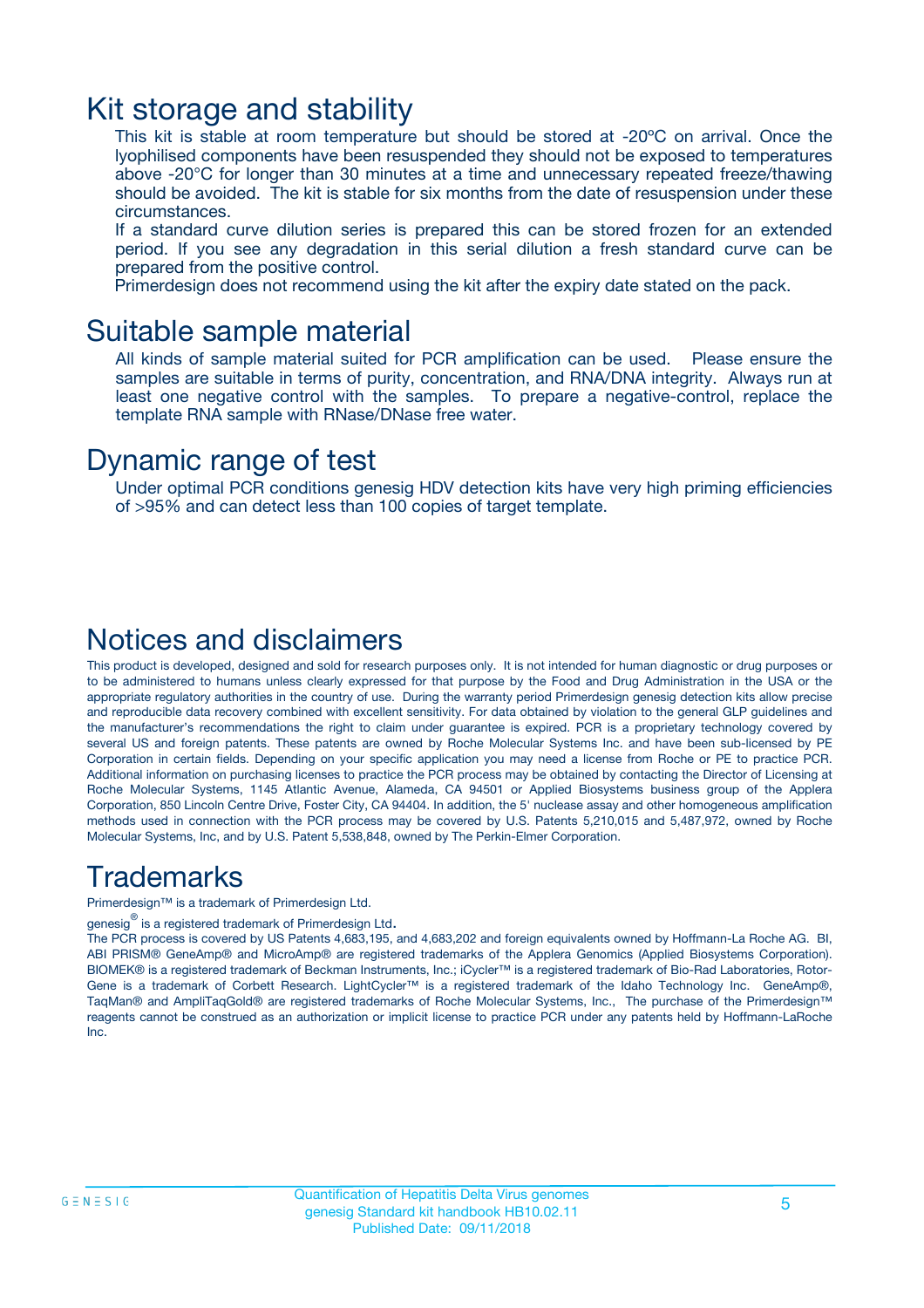# Principles of the test

#### **Real-time PCR**

A HDV specific primer and probe mix is provided and this can be detected through the FAM channel.

The primer and probe mix provided exploits the so-called TaqMan® principle. During PCR amplification, forward and reverse primers hybridize to the HDV cDNA. A fluorogenic probe is included in the same reaction mixture which consists of a DNA probe labeled with a 5`-dye and a 3`-quencher. During PCR amplification, the probe is cleaved and the reporter dye and quencher are separated. The resulting increase in fluorescence can be detected on a range of qPCR platforms.

#### **Positive control**

For copy number determination and as a positive control for the PCR set up, the kit contains a positive control template. This can be used to generate a standard curve of HDV copy number / Cq value. Alternatively the positive control can be used at a single dilution where full quantitative analysis of the samples is not required. Each time the kit is used, at least one positive control reaction must be included in the run. A positive result indicates that the primers and probes for detecting the target HDV gene worked properly in that particular experimental scenario. If a negative result is obtained the test results are invalid and must be repeated. Care should be taken to ensure that the positive control does not contaminate any other kit component which would lead to false-positive results. This can be achieved by handling this component in a Post PCR environment. Care should also be taken to avoid cross-contamination of other samples when adding the positive control to the run. This can be avoided by sealing all other samples and negative controls before pipetting the positive control into the positive control well.

#### **Negative control**

To validate any positive findings a negative control reaction should be included every time the kit is used. For this reaction the RNase/DNase free water should be used instead of template. A negative result indicates that the reagents have not become contaminated while setting up the run.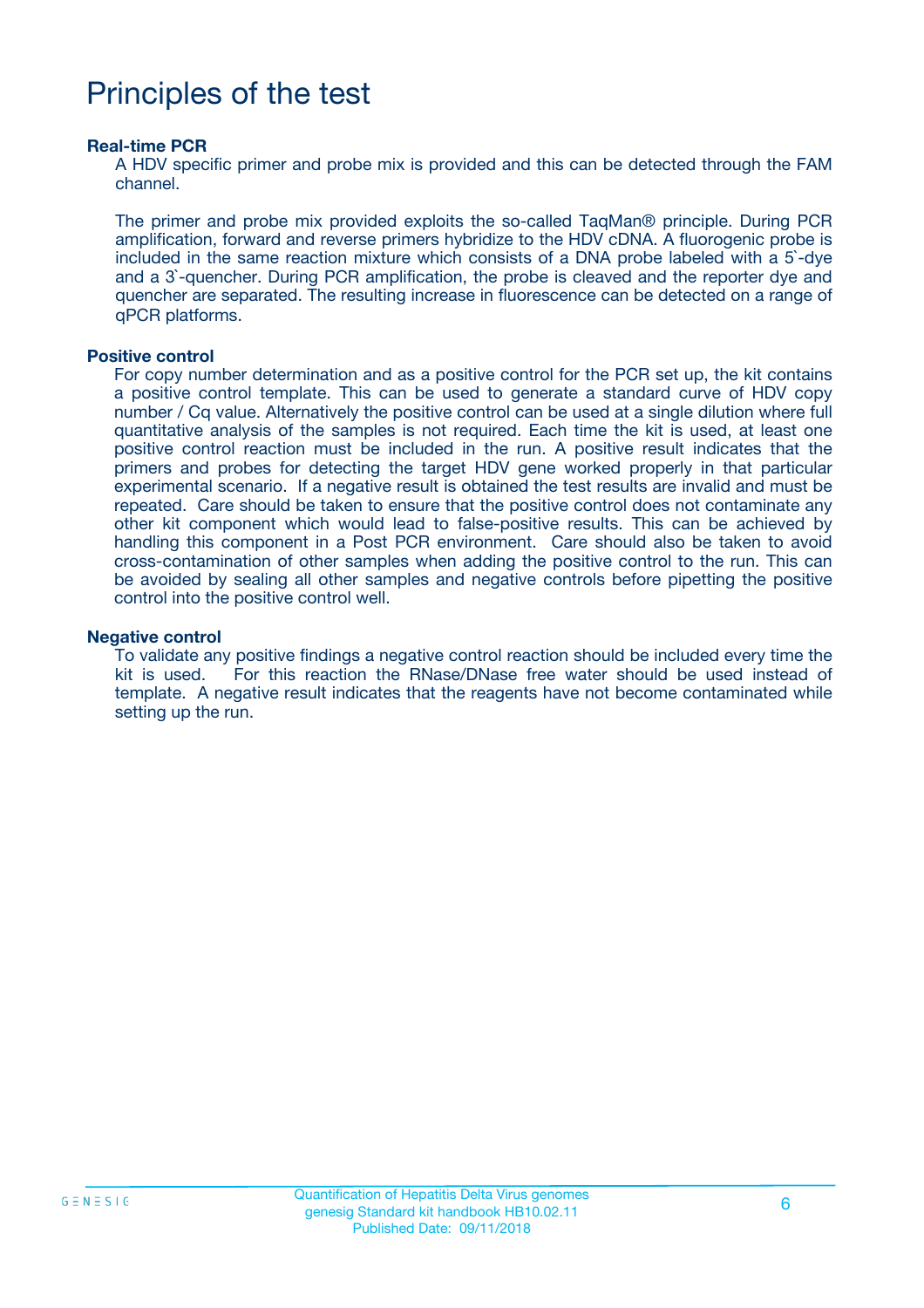### Resuspension protocol

To minimize the risk of contamination with foreign DNA, we recommend that all pipetting be performed in a PCR clean environment. Ideally this would be a designated PCR lab or PCR cabinet. Filter tips are recommended for all pipetting steps.

#### **1. Pulse-spin each tube in a centrifuge before opening.**

This will ensure lyophilised primer and probe mix is in the base of the tube and is not spilt upon opening the tube.

#### **2. Resuspend the kit components in the RNase/DNase free water supplied, according to the table below:**

To ensure complete resuspension, vortex each tube thoroughly.

| Component - resuspend in water | <b>Volume</b> |
|--------------------------------|---------------|
| <b>Pre-PCR pack</b>            |               |
| HDV primer/probe mix (BROWN)   | 165 µl        |

#### **3. Resuspend the positive control template in the template preparation buffer supplied, according to the table below:**

To ensure complete resuspension, vortex the tube thoroughly.

| Component - resuspend in template preparation buffer |          |  |
|------------------------------------------------------|----------|--|
| <b>Post-PCR heat-sealed foil</b>                     |          |  |
| HDV Positive Control Template (RED) *                | ่ 500 µl |  |

\* This component contains high copy number template and is a VERY significant contamination risk. It must be opened and handled in a separate laboratory environment, away from the other components.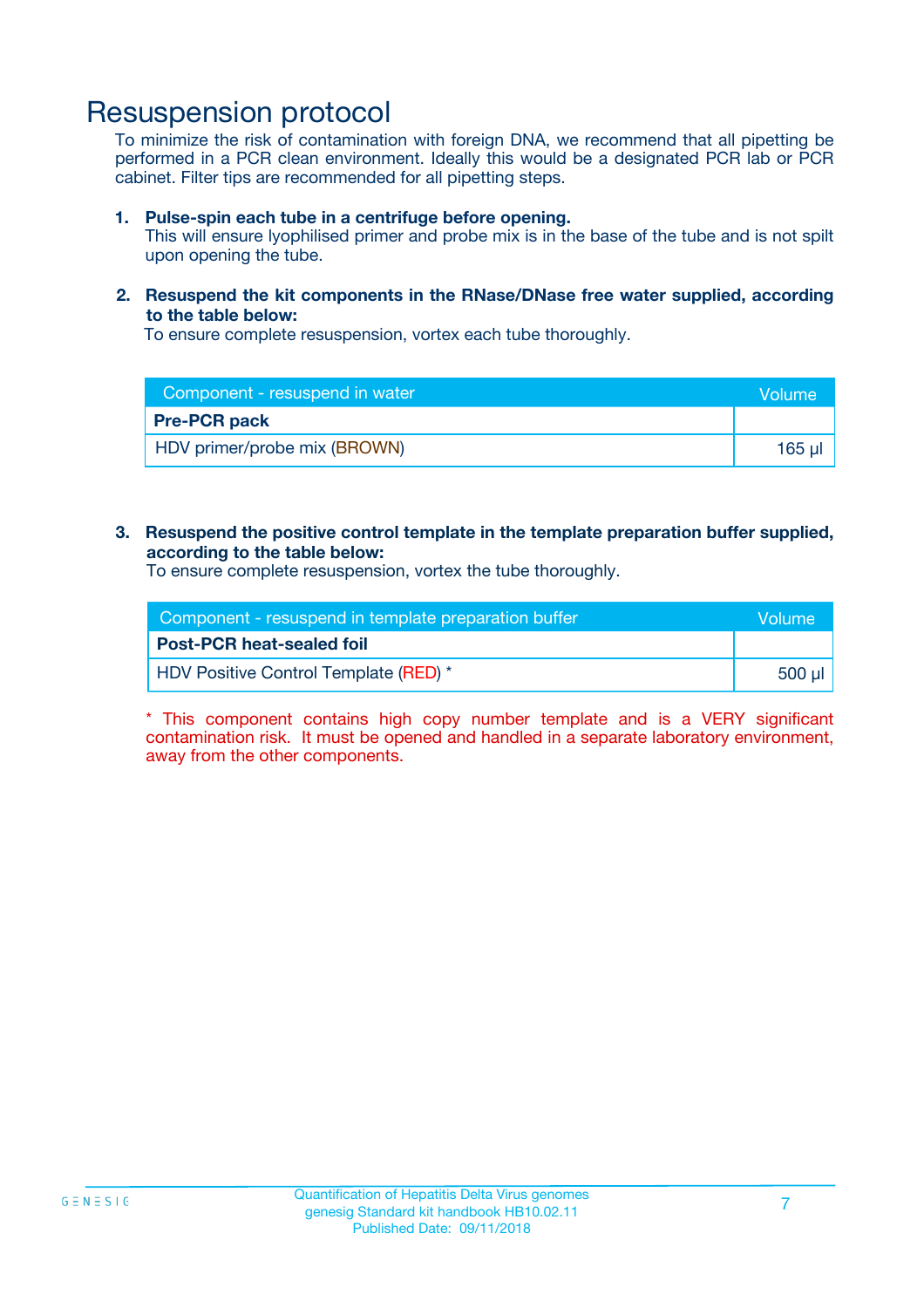## OneStep RT-qPCR detection protocol

A OneStep approach combining the reverse transcription and amplification in a single closed tube is the preferred method. If, however, a two step approach is required see page 10.

#### **For optimum performance and sensitivity.**

All pipetting steps and experimental plate set up should be performed on ice. After the plate is poured proceed immediately to the OneStep amplification protocol. Prolonged incubation of reaction mixes at room temperature can lead to PCR artifacts that reduce the sensitivity of detection.

**1. For each RNA sample prepare a reaction mix according to the table below:** Include sufficient reactions for positive and negative controls.

| Component                                                    | Volume     |
|--------------------------------------------------------------|------------|
| oasig OneStep or PrecisionPLUS OneStep 2X RT-qPCR Master Mix | $10 \mu$   |
| HDV primer/probe mix (BROWN)                                 | 1 µl       |
| <b>RNase/DNase free water (WHITE)</b>                        | 4 µl       |
| <b>Final Volume</b>                                          | $15$ $\mu$ |

- **2. Pipette 15µl of this mix into each well according to your qPCR experimental plate set up.**
- **3. Pipette 5µl of RNA template into each well, according to your experimental plate set up.**

For negative control wells use 5µl of RNase/DNase free water. The final volume in each well is 20ul.

**4. If a standard curve is included for quantitative analysis prepare a reaction mix according to the table below:**

| Component                                                    | Volume |
|--------------------------------------------------------------|--------|
| oasig OneStep or PrecisionPLUS OneStep 2X RT-qPCR Master Mix | 10 µl  |
| HDV primer/probe mix (BROWN)                                 | 1 µl   |
| <b>RNase/DNase free water (WHITE)</b>                        | 4 µl   |
| <b>Final Volume</b>                                          | 15 µl  |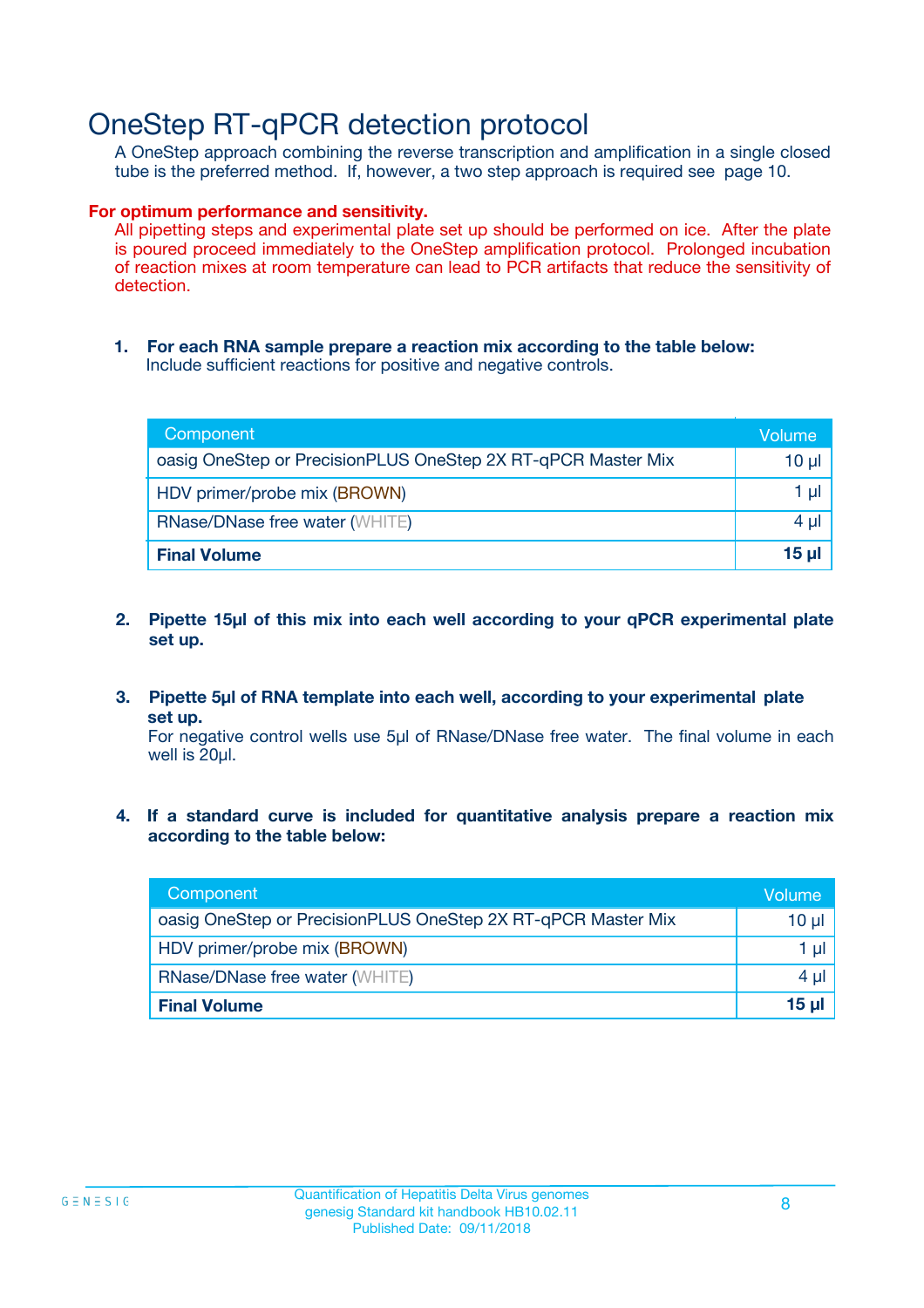#### **5. Preparation of standard curve dilution series**

- 1) Pipette 90µl of template preparation buffer into 5 tubes and label 2-6
- 2) Pipette 10µl of Positive Control Template (RED) into tube 2
- 3) Vortex thoroughly
- 4) Change pipette tip and pipette 10µl from tube 2 into tube 3
- 5) Vortex thoroughly

Repeat steps 4 and 5 to complete the dilution series

| <b>Standard Curve</b>         | <b>Copy Number</b>     |
|-------------------------------|------------------------|
| Tube 1 Positive control (RED) | $2 \times 10^5$ per µl |
| Tube 2                        | $2 \times 10^4$ per µl |
| Tube 3                        | $2 \times 10^3$ per µl |
| Tube 4                        | $2 \times 10^2$ per µl |
| Tube 5                        | 20 per $\mu$           |
| Tube 6                        | 2 per µl               |

**6. Pipette 5µl of standard template into each well for the standard curve according to your plate set up**

The final volume in each well is 20ul.

# OneStep RT-qPCR amplification protocol

Amplification conditions using oasig OneStep or PrecisionPLUS OneStep 2X RT-qPCR Master Mix.

|             | <b>Step</b>                  | <b>Time</b>      | <b>Temp</b>    |
|-------------|------------------------------|------------------|----------------|
|             | <b>Reverse Transcription</b> | $10 \text{ min}$ | $55^{\circ}$ C |
|             | Enzyme activation            | 2 min            | $95^{\circ}$ C |
| Cycling x50 | Denaturation                 | 10 <sub>s</sub>  | $95^{\circ}$ C |
|             | <b>DATA COLLECTION *</b>     | 60 s             | $60^{\circ}$ C |

\* Fluorogenic data should be collected during this step through the FAM channel